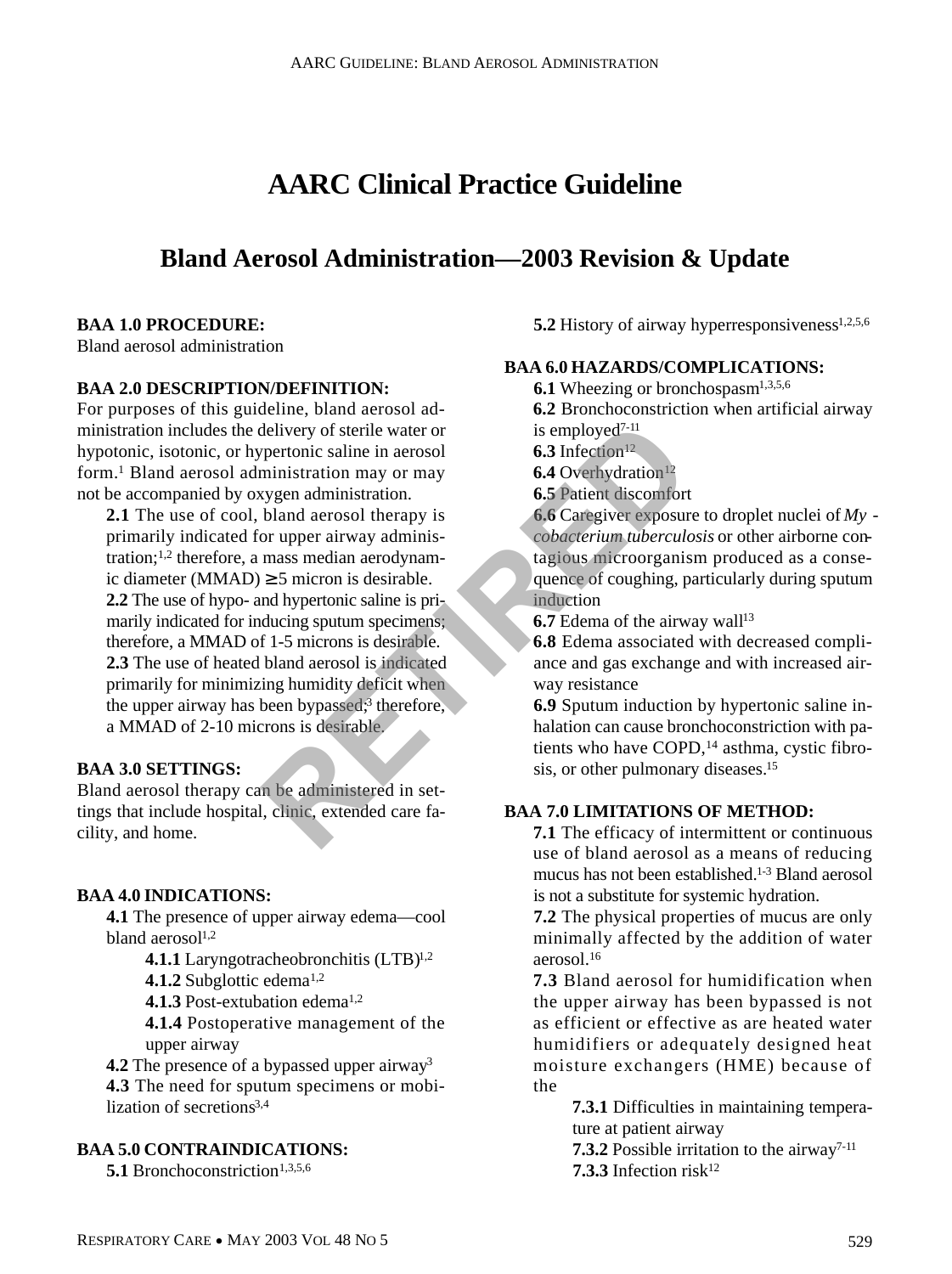## **BAA 8.0 ASSESSMENT OF NEED:**

**8.1** The presence of one or more of the following may be an indication for administration of sterile water or isotonic or hypotonic saline aerosol:

**8.1.1** Stridor

**8.1.2** Brassy, croup-like cough

**8.1.3** Hoarseness following extubation

**8.1.4** Diagnosis of LTB or croup

**8.1.5** Clinical history suggesting upper airway irritation and increased work of breathing (eg, smoke inhalation)

**8.1.6** Patient discomfort associated with airway instrumentation or insult

**8.1.7** Bypassed upper airway

**8.2** The presence of the need for sputum induction (eg, for diagnosis of *Pneumocystis carinii* p neumonia,  $17-19$  tuberculosis) is an indication for administration of hypertonic saline aerosol. upper airway **10.2.1** Level I<br>
ne need for sputum induc-<br>
sof *Pneumocystis carinii*<br>
rculosis) is an indication<br>
transformation in the action<br>
transformation in the desired outcome<br>
or more of the following:<br>
or more of t

## **BAA 9.0 ASSESSMENT OF OUTCOME:**

**9.1** With administration of sterile water or hypotonic or isotonic saline, the desired outcome is the presence of one or more of the following:

- **9.1.1** Decreased work of breathing
- **9.1.2** Improved vital signs
- **9.1.3** Decreased stridor

**9.1.4** Decreased dyspnea

**9.1.5** Improved arterial blood gas values

**9.1.6** Improved oxygen saturation as indi-

cated by pulse oximetry  $(S_{pO_2})$ **9.2** With administration of hypertonic saline, the desired outcome is a sputum sample adequate for analysis.

## **BAA 10.0 RESOURCES:**

**10.1** Equipment—Depending upon the specific application, components may include:

**10.1.1** Aerosol generator **10.1.1.1** Large-volume nebulizer **10.1.1.2** Ultrasonic nebulizer **10.1.1.3** Small-volume nebulizer **10.1.2** Heater or cooling device **10.1.3** Patient application device **10.1.3.1** Mist tent **10.1.3.2** Hood **10.1.3.3** Mouthpiece **10.1.3.4** Mask **10.1.3.5** T-piece **10.1.3.6** Face tent

**10.1.3.7** Tracheostomy collar

**10.1.4** Corrugated aerosol tubing and water trap

**10.1.5** Tissues and emesis basin or container for collecting or disposing of expectorated sputum

**10.1.6** Gloves, goggles, gown, and mask

**10.1.7** Suction device and catheters

**10.1.8** Oxygen analyzer

**10.1.9** Device for filtering exhaled gas during sputum induction, with scavenger or filter system

**10.1.10** Thermometer

**10.2** Resources—Personnel

**10.2.1** Level I caregiver may be the provider of service after Level II personnel have established need for a specific device by patient assessment and the first administration has been completed. Level I personnel must demonstrate:

**10.2.1.1** Proper preparation, measurement, and mixing of solution

**10.2.1.2** Proper technique for administration of solution to be aerosolized

**10.2.1.3** Proper use of equipment

**10.2.1.4** Effective cleaning of equipment **10.2.1.5** Appropriate disposal of wastes **10.2.1.6** Ability to encourage effective breathing patterns and coughing techniques

**10.2.1.7** Ability to modify techniques in response to adverse reactions as instructed and to appropriately communicate with physician, detailing the severity of symptoms

10.2.1.8 Compliance with Standard Precautions and proper infection control procedures

**10.2.2** Level II personnel supervise Level I personnel, are responsible for initial assessments and care of the unstable patient, and must demonstrate knowledge and skill related to:

**10.2.2.1** Indications and limitations for aerosol devices and associated equipment

**10.2.2.2** Proper use, maintenance, and cleaning of equipment, including filter and scavenging systems

10.2.2.3 Risks inherent to the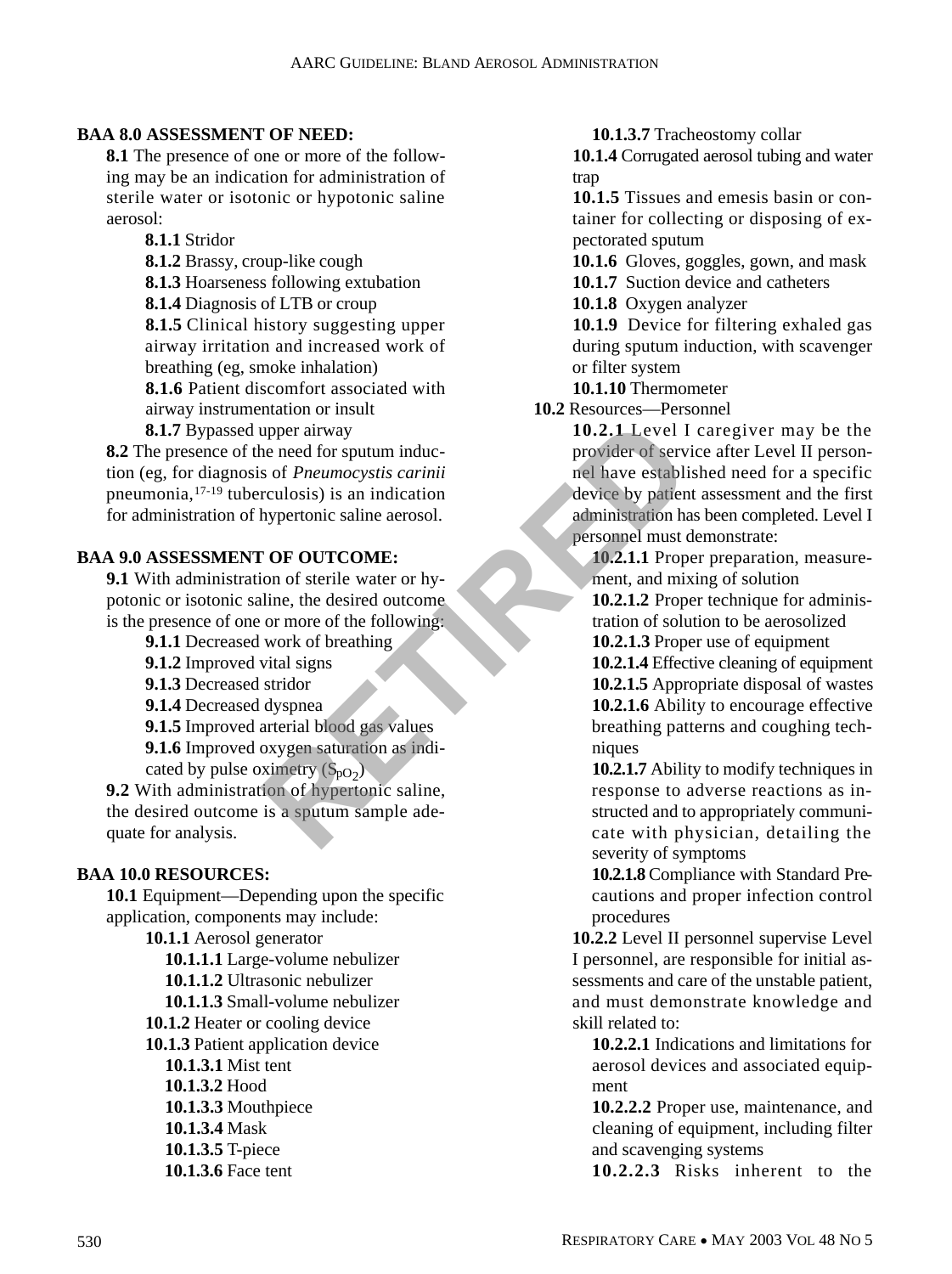aerosolized solution and specific devices

**10.2.2.4** Procedures for safely disposing of hazardous wastes

**10.2.2.5** Breathing patterns and coughing techniques

**10.2.2.6** Modification of technique in response to adverse reactions

**10.2.2.7** Modification of flowrates and temperature as prescribed, in response to severity of symptoms

10.2.2.8 Assessment of patient condition and response to therapy

**10.2.2.9** Auscultation, inspection, and monitoring of vital signs

**10.2.2.10** Determination of peak expiratory flowrate, spirometry, and ventilatory mechanics

**10.2.2.11** Recognition and response to adverse reactions and complications of procedure

**10.2.2.12** Understanding of and compliance with Standard Precautions

**10.2.2.13** Proper disposition of medical waste

## **BAA 11.0 MONITORING:**

The extent of patient monitoring should be determined on the basis of the stability and severity of the patient's condition.

11.1 Patient subjective response—pain, discomfort, dyspnea, restlessness

**11.2** Heart rate and rhythm, blood pressure

11.3 Respiratory rate, pattern, mechanics, accessory muscle use

11.4 Sputum production: quantity, color, consistency

**11.5** Skin color

**11.6** Breath sounds

**11.7** Pulse oximetry

**11.8** Spirometry equipment (if concern of adverse reaction)

## **BAA 12.0 FREQUENCY:**

**12.1** Critical care or emergency room settings that require continuous administration of bland aerosol necessitate close monitoring.

> **12.1.1** Short duration: 4-8 hours following extubation

> **12.1.2** Subglottic edema: until clinical ev-

idence of edema has subsided

**12.1.3** Long duration: artificial airways

**12.1.4** Re-evaluation every 8 hours or with change in clinical condition

12.2 Acute care patients should be evaluated for response to therapy of continuous administration of bland cool aerosol for LTB and reevaluated at least every 48-72 hours or with change in clinical response.

**12.3** Home care patients should be re-evaluated periodically for response to therapy or with change in status.

**12.4** Sputum induction should be performed as often as necessary to yield appropriate specimen for desired examination (eg, each morning for 3 days for acid-fast bacillus).

# **BAA 13.0 INFECTION CONTROL:**

**13.1** Standard Precautions for body fluid isolation are to be implemented.<sup>20</sup>

13.2 Centers for Disease Control and Prevention recommendations for control of exposure to tuberculosis and droplet nuclei are to be implemented when patient is known or suspected to be immunosuppressed, is known to have tuberculosis, or has other risk factors for the disease.<sup>21</sup> For ite, spirometry, and venti-<br>
ite, spirometry, and venti-<br>
ite, spirometry, and venti-<br>
ite, spirometry, and venti-<br>
ite, spirometry, and venti-<br> **RAA 13.0 INFECTION**<br> **RAA 13.0 INFECTION**<br> **RAA 13.0 INFECTION**<br> **RAA 13** 

**13.2.1** To reduce aerosol contamination of room air

**13.2.1.1** Enclose and contain aerosol administration.

**13.2.1.2** Filter aerosols that bypass or are exhaled by patient.

**13.2.1.3** When aerosol release to the atmosphere cannot be routed through a filter:

**13.2.1.3.1** Use filtered scavenger systems to remove aerosols that cannot be contained.

**1 3 . 2 . 1 . 3 . 2** Provide local exhaust ventilation to remove aerosols that are released into room air.

**13.2.1.3.3** Provide frequent air exchange to dilute concentration of aerosol in room.

**13.2.1.3.4** Allow exchange of gas in the room to eliminate 99% of aerosol before next patient enters or receives treatment in that area.

**1 3 . 2 . 1 . 3 . 5** Provide booths or stalls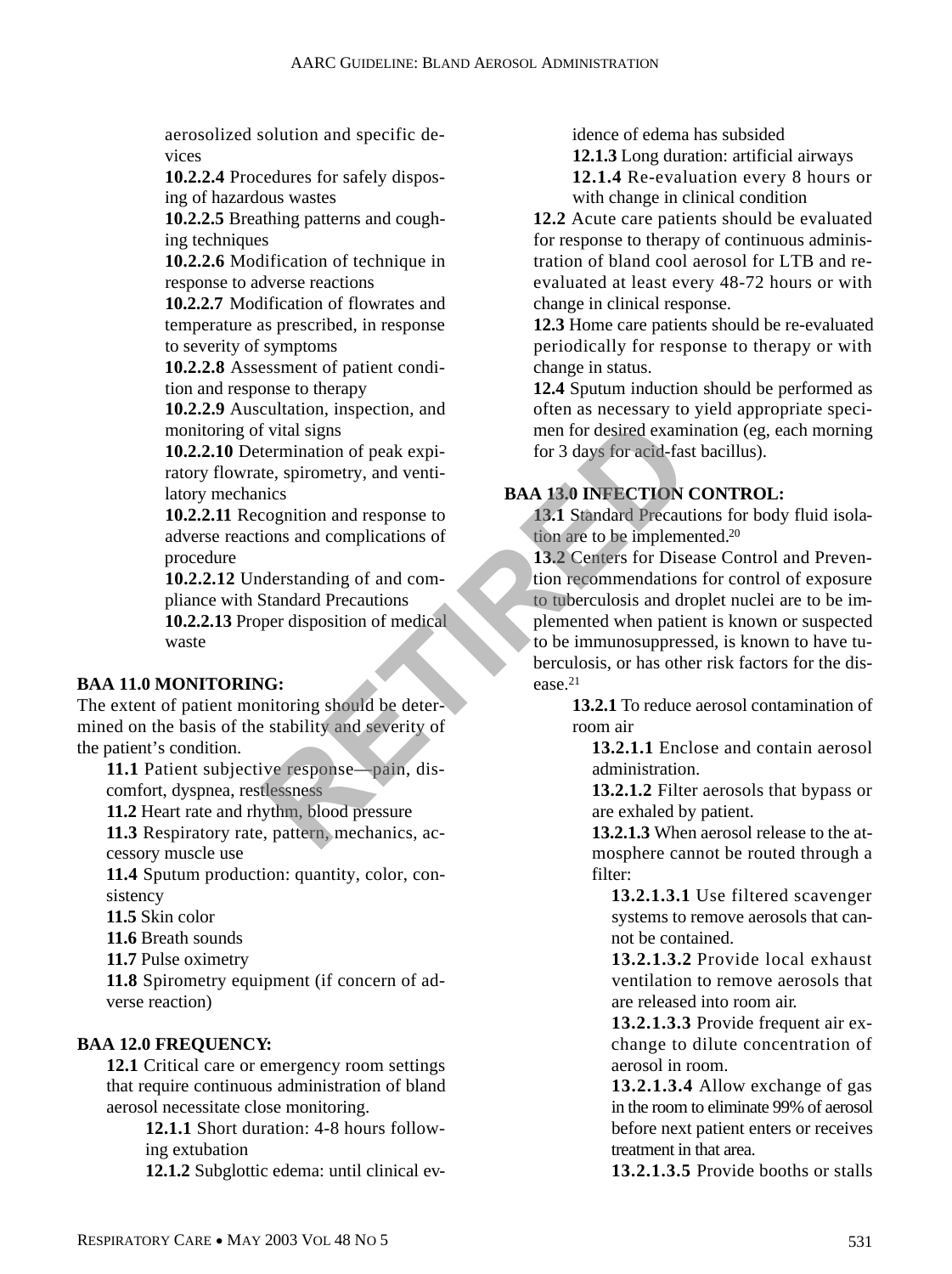for sputum induction in areas in which multiple patients are treated. Booths or stalls should be designed to provide adequate airflow to draw aerosol and droplet nuclei from the patient and into an appropriate filtration system with exhaust directed to an appropriate outside vent. Booths should be adequately cleaned between patients.

**13.2.2** Filters, nebulizers, and other contaminated disposable components of the aerosol delivery system should be treated as hazardous waste.

**13.2.3** Personal protection devices should be used to reduce exposure when engineering alternatives are not adequate or in place.<sup>21</sup>

**13.2.3.1** Use properly fitted respirator with adequate filtration when flow exhaust cannot control removal of aerosols.

**13.2.3.2** Goggles, gloves, masks, and gowns should be used to serve as splatter shields and to reduce exposure to body substances. From exposure when engi-<br>
ives are not adequate or in<br>
alter R. Effect of adequate or in<br>
alter R. Effect of adequate<br>
properly fitted respirator<br>
on macocitary clear to the control removal of<br>
the filtration when flow ex-

13.2.4 Personnel should safely dispose of hazardous wastes.

**13.2.5** Personnel who are at high risk for adverse effects from exposure should be given alternative assignments.

13.3 Nebulizers should not be reused between patients without disinfection.

13.4 Nebulizers should be sterilized, changed, or cleaned according to institutional infection control policy or at conclusion of a procedure that is not to be repeated. $22,23$ 

**13.5** Solutions should be handled aseptically.

**13.6** Solutions from multidose sources must be handled aseptically and discarded after 24 hours.

*Revised by Thomas J Kallstrom RRT, FAARC, Fairview Hospital, Cleveland, Ohio, and approved by the 2003 CPG Steering Committee*

*Original Publication: Respir Care 1993;38(11):1196-1200.*

#### **REFERENCES**

- 1. Wanner A, Rao A. Clinical indications for and effects of bland, mucolytic, and antimicrobial aerosols. Am Rev Respir Dis 1980;122(5 Pt 2):79-87.
- 2. Brain J. Aerosol and humidity therapy. Am Rev Respir Dis 1980;122(5 Pt 2):17-21.
- 3. Dantzker DD, et al. Standards for the diagnosis and care of patients with chronic obstructive pulmonary disease (COPD) and asthma. Official statement of the ATS. Chapter 5, Am Thoracic Society, Nov 1986.
- 4. Kacmarek RM. Humidity and aerosol therapy. In: Pierson DJ, Kacmarek RM, editors. Foundations of respiratory care. New York: Churchill Livingstone; 1992:793- 824.
- 5. Rosenbluth M, Chernick V. Influence of mist tent therapy on sputum viscosity and water content in cystic fibrosis. Arch Dis Child 1974;49(8):606-610.
- 6. Foster WM, Bergofsky EH, Bohning DE, Lippmann M, Albert RE. Effect of adrenergic agents and their mode of action on mucociliary clearance in man. J Appl Physiol 1976;41(2):146-152.
- Barker R, Levison H. Effects of ultrasonically nebulized distilled water on airway dynamics in children with cystic fibrosis and asthma. J Pediatr 1972;80(3):396-400.
- Cheney FW Jr, Butler J. The effects of ultrasonicallyproduced aerosols on airway resistance in man. Anesthesiology 1968;29(6):1099-1106.
- 9. Waltemath CL, Bergman NA. Increased respiratory resistance provoked by endotracheal administration of aerosols. Am Rev Respir Dis 1973;108(3):520-525.
- 10. Malik SK, Jenkins DE. Alterations in airway dynamics following inhalation of ultrasonic mist. Chest 1972;62(6):660-664.
- 11. Cheney FW, Butler J. The effects of ultrasonic aerosols on the total respiratory resistance of the intubated patient. Anesthesiology 1970;32(5):456-458.
- 12. Ward JJ, Helmholz HF Jr. Applied humidity and aerosol therapy. In: Burton G, Hodgkin JE, Ward JJ, editors. Respiratory care: a guide to clinical practice, 3rd ed. Philadelphia: JB Lippincott; 1991:355-396.
- 13. Hogman M, Almirall J, Mork AC, Roomans GM, Hagelqvist E, Lagerstrand L, Hedenstierna G. Nebulisation of hypertonic saline causes oedema of the airway wall. J Submicrosc Cytol Pathol 1997;29(1):59-64.
- 14. Rytila PH, Lindqvist AE, Laitinen LA. Safety of sputum induction in chronic obstructive pulmonary disease. Eur Respir J 2000;15(6):1116-1119.
- 15. Suri R, Marshall LJ, Wallis C, Metcalfe C, Shute JK, Bush A. Safety and use of sputum induction in children with cyctic fibrosis. Pediatr Pulomol 2003;35(4):309-313.
- 16. Dulfano MJ, Adler K, Wooten O. Physical properties of sputum. IV. Effects of 100% humidity and water mist. Am Rev Respir Dis 1973;107(1):130-132.
- 17. Zaman MK, Wooten OJ, Suprahmanya B, Ankobiah W, Finch PJ, Kamholz SL. Rapid noninvasive diagnosis of *Pneumocystis carinii* from induced liquefied sputum. Ann Intern Med 1988;109(1):7-10.
- 18. Glenny RW, Pierson DJ. Cost reduction in diagnosing